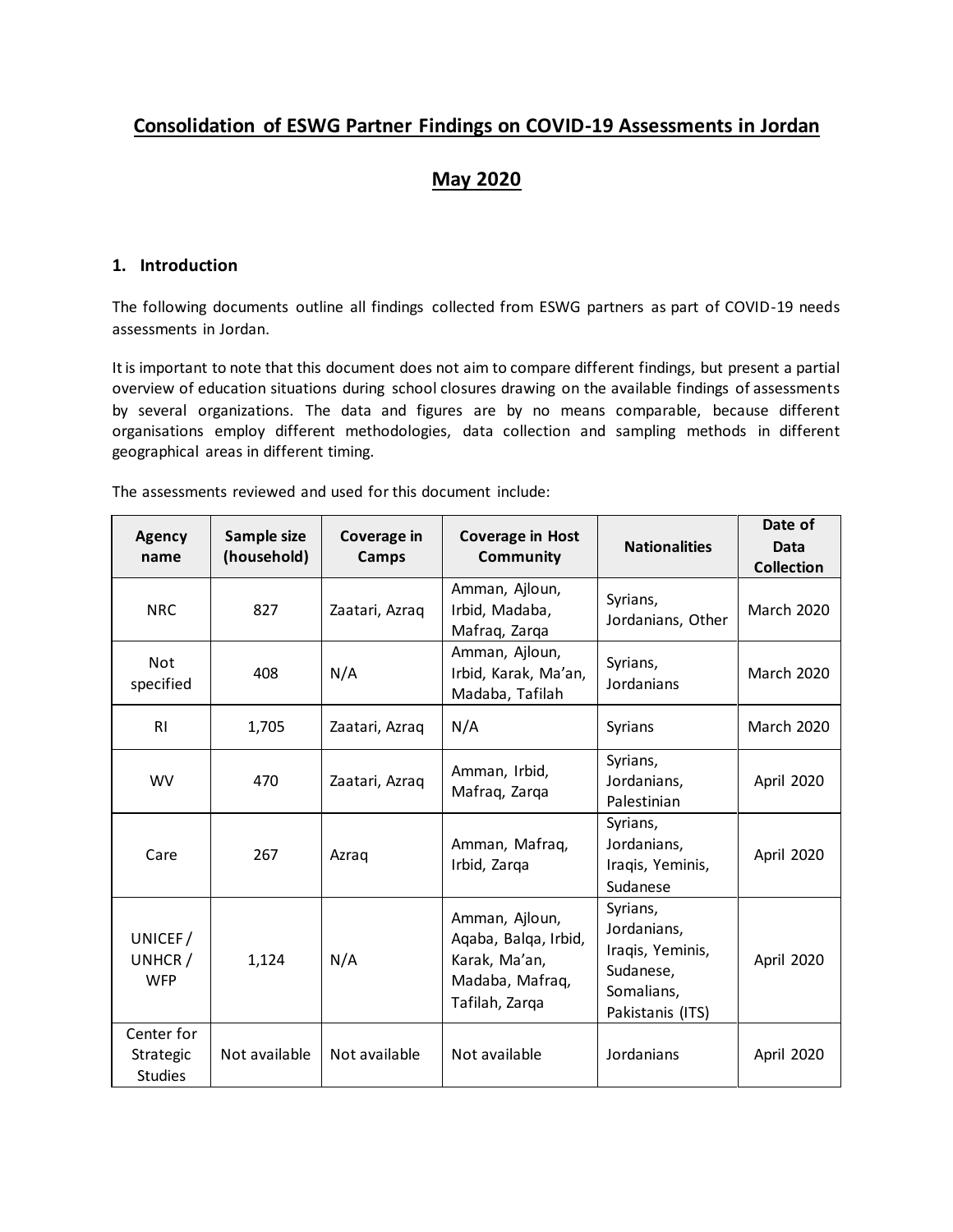# **2. Summary of Consolidated Findings**

Findings from the different assessments are grouped under 4 main thematic areas:

- 1. Internet access and device ownership
- 2. Awareness of distance learning
- 3. Use and accessibility (including challenges) of remote online learning
- 4. Support to students, caregivers, and teachers

Additionally, findings are split between three main locations (host specific, camp specific, or both).

#### **Internet Access and Device Ownership**

#### **Camp Specific (NRC and RI)**

The average household surveyed has 3 children between the ages of 6 and 17 who are in-school and an average of 2 devices. Devices include TVs, smartphones, computers, laptops, and tablets. With almost all households surveyed possess a TV.

92% of households possess at least 1 device that could be connected to the internet, however 87% have access to an internet connection. Of households with no internet connection:

- Only 42% have access to at least 1 device able to connect to the internet
- 96% own a TV

More specifically, in Azraq, 85% of households reported having access to internet. Whereas in Zaatari, 81% of households reported having access to internet. Type of internet access reported include: 94% smart phone bundles, 4% routers, 1% fiber connection, and 1% other.

87% of households reported routinely consuming the internet bundle per month. 52% of households use both WhatsApp and Facebook, 45% reported using WhatsApp only, and 3% only use Facebook.

93% of households have a radio or TV in their home.

#### **Host Specific (UN)**

Overall, 23% of respondents did not have access to Internet at home, but this reached a high 35% among female-headed households, 30% among smaller households of 3 members or less and 26% among vulnerable Jordanians.

In terms of internet connectivity at home, 58% reported having limited data whereas only 4% have unlimited data, 15% reported having a WiFi connection, 23% reported having no type of internet connection.

#### **Camps and Host (NRC and WV)**

87% of respondents have access to an internet connection at home. 57% of respondents with internet said it is not reliable enough for online learning.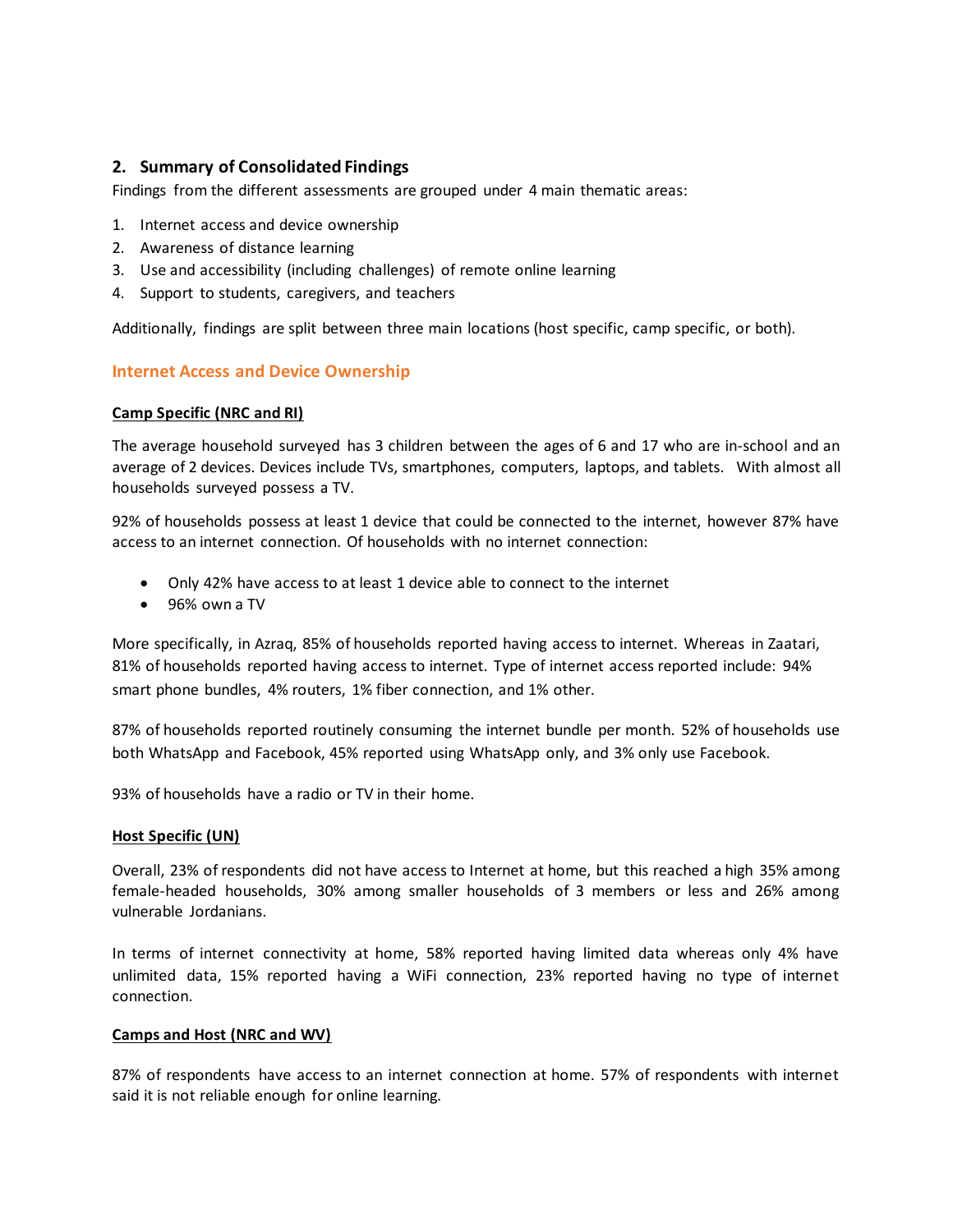94% of youth between the ages of 15 and 32 years old cited the smartphone as the most commonly used device. 90% own a smartphone and for the majority of those youth (82%), they are the sole user of their smartphone in the household.

Although internet access is high among youth (82%), 66% report interrupted access currently as a result of:

- Quality of connection (34%)
- Financial barriers (32%)

Camp residents and out of school youth are the most affected by interrupted internet access.

## **Awareness of Distance Learning**

#### **Camp Specific (NRC)**

94% of households surveyed with in-school children between the ages of 6 and 17 years of age are aware of MoE distant learning platforms.

#### **Camps and Host (NRC and WV)**

Education came in as the  $3<sup>rd</sup>$  most urgent need following cash and food.

Generally, there were low levels of awareness among youth between the ages of 14 and 32 of any kind of remote learning. Only 29% were aware of remote e-learning providers, with the most known service providers being MoE and Edraak.

Greater awareness among:

- $\bullet$  In-school (47%) than OOS (22%)
- $\bullet$  In camps (36%) than in host (24%)
- Older youth 25-32 (40%) than younger youth 16-18 (22%)

### **Use and Accessibility (including challenges) of Remote Online Learning**

#### **Camp Specific (NRC, Care, and RI)**

Of households that are aware of MoE platforms and have in-school children between the ages of 6 and 17 years, 98% use some type of platform (website, TV, or both) to access MoE remote online learning.

In spite of having high access to internet devices, the majority (84%) prefer using TVs, due to weakness of internet connectivity and financial concerns in accessing the internet as mentioned by some of the households surveyed.

Households who are aware of MoE online learning and do not use any type of platform cited the reasons as follows:

- Unable to get the channel (55%)
- Child not interested (27%)
- No internet connection (27%)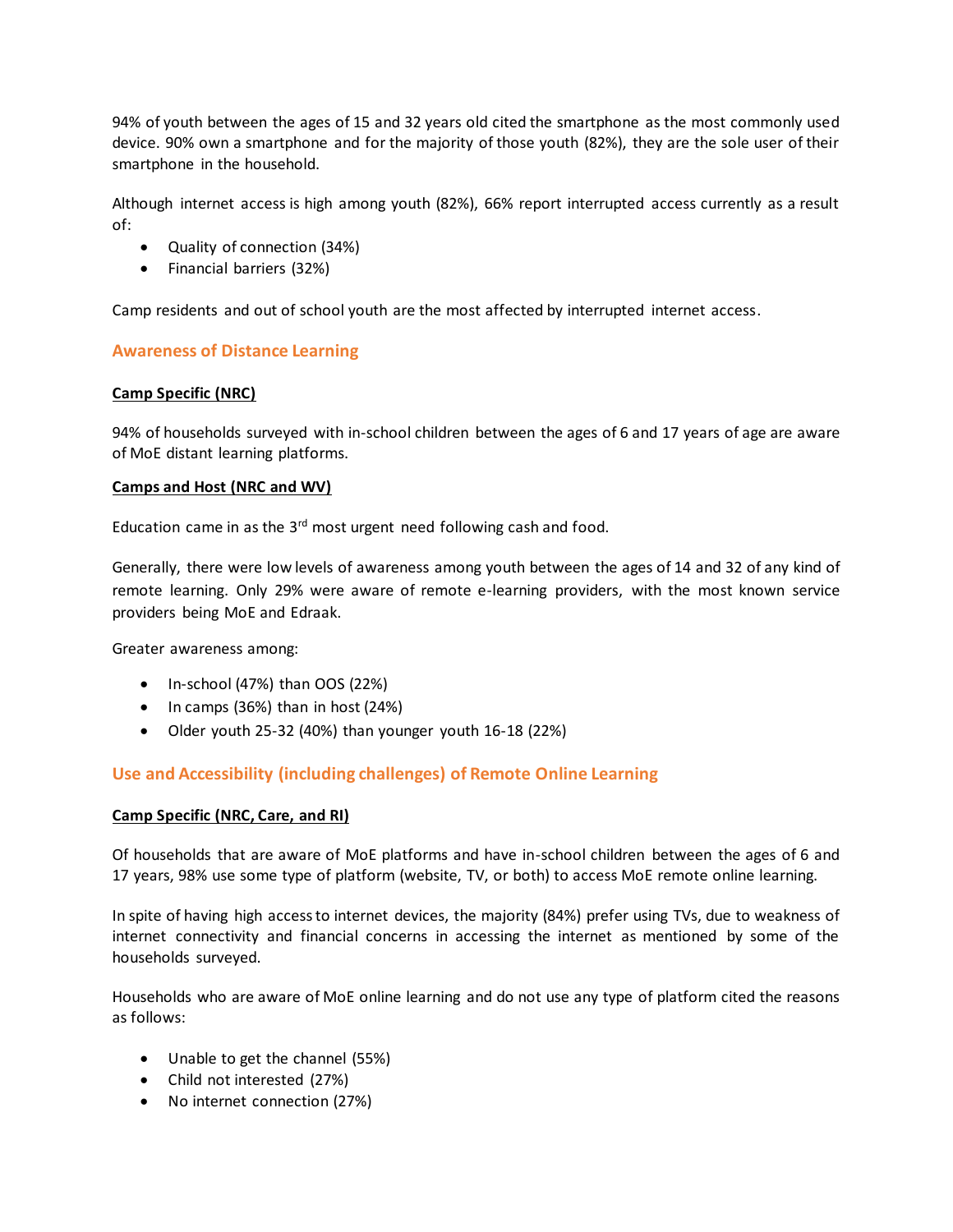- Weak internet connection (9%)
- $\bullet$  No TV (9%)
- Parents unable to support (9%)
- No devices that connect to the internet (9%)

Due to the non-interactive nature of the MoE platforms provided, several parents mentioned how difficult it is for their children to ask questions.

In Azraq specifically, the majority of respondents have children that are in school (70%) and 76% of those students are engaged in remote education. Challenges include:

- Children not taking remote schooling seriously (54%)
- No internet or devices that connect to the internet (15%)
- The school did not operate remote education (8%)
- $\bullet$  No TV (8%)

In Azraq, 98% of household agreed that their children use available devices / internet connection for learning purposes, with Zaatari reporting 96%.

### **Host Specific (Care, Organization not specified, UN, CSS)**

61% of respondents in host communities reported being engaged in online learning, whereas 39% reported not being engaged. Reasons for not being engaged include:

- Schools haven't shared anything<sup>1</sup> (42%)
- Waiting for schools to begin on TV (35%)
- No devices, including smartphones, laptops, or TVs (17%)
- No internet (6%)
- Child is sick (1%)

For assessments done after the Darsak platform was launched. Overall, 46% of respondents reported that their children were not accessing Darsak. Lack of access to Darsak was particularly likely to be reported among the ITS population (80%), Syrian and Non-Syrian refugees (63% and 65% respectively), and femaleheaded households (60%).

The Darsak platform, using the TV, was the main reported form of attending classes (67%).

61% are experiencing challenges in accessing distant learning platforms. Reasons include:

- Unavailable strong internet connection (36%)
- No laptop (27%)

 $\overline{a}$ 

- Child's inability to focus on the lesson because of the inconvenience caused by other family members (15%)
- No smartphone (12%)

<sup>1</sup> Assessment done prior to MoE platforms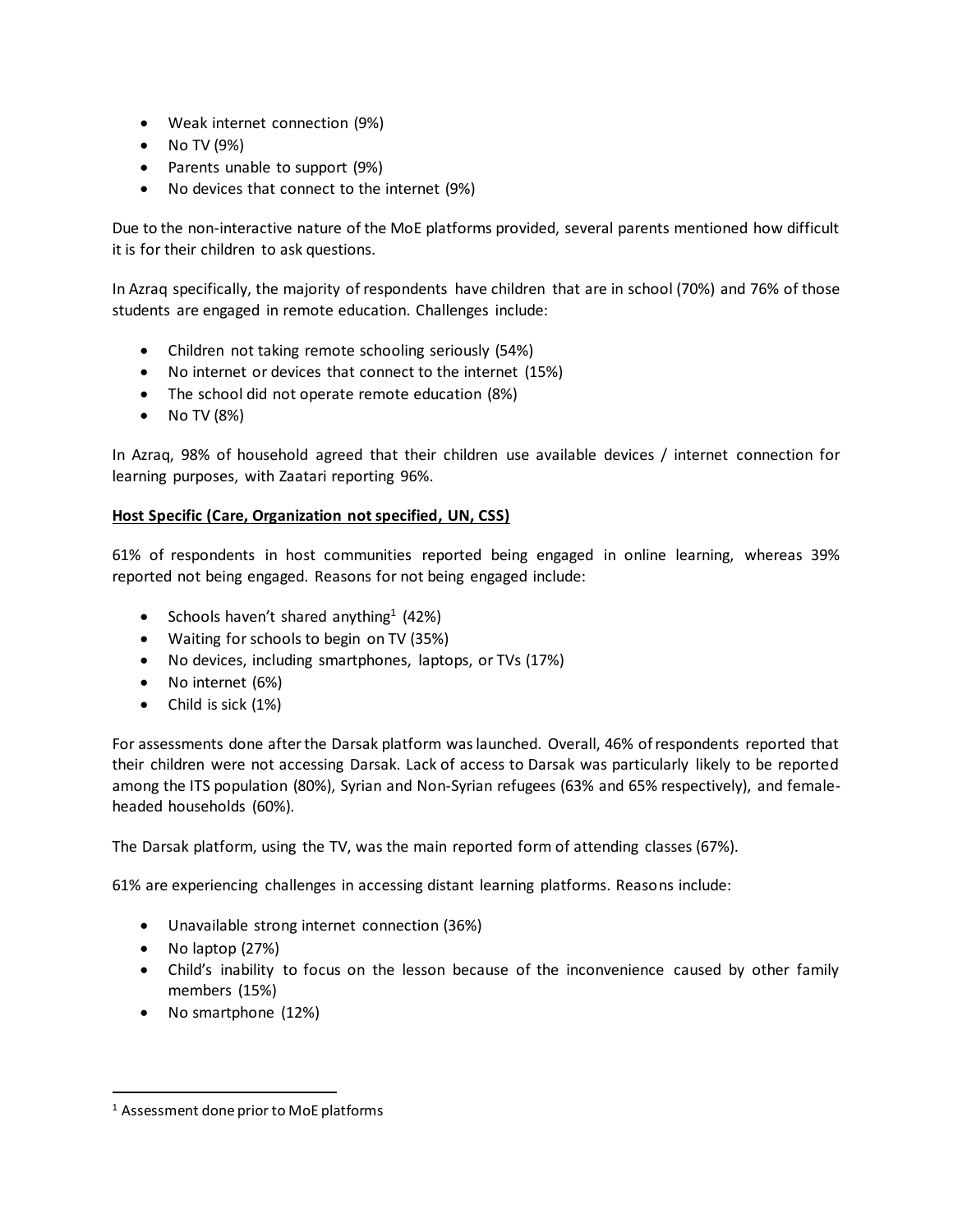This is relatively consistent across gender and governorate, with only a higher number of Sudanese reporting no laptops (67%).

More specifically, 55% of Jordanians reported using the platform, with 51% reporting having difficulty accessing the online platform. Feedback provided by Jordanians is as follows:

- 80% of users reported that these platforms are not as good as school education
- 61% reported being moderately or extremely satisfied with platform
- 72% reported being moderately or extremely satisfied with teachers presenting the material

52% of students stated that they attend lessons on a daily basis, whereas 21% reported attending lessons once every two days.

#### **Camps and Host (NRC and WV)**

Around 72% of children attend public classes through Darsak platform (learning platform by the government). 72% of children access this platform through TV, 6% through internet, and 22% use both channels.

For none MoE specific online learning platforms, the most popular programs include, TV (62%), WhatsApp (51%) and Facebook (10%).

Only 14% of **youth** between the ages of 14 and 32 claim to have engaged in remote online learning in this past year. Females, host residents, and youth in formal education are the most likely to engage in this form of learning.

Reasons for youth not engaging in online learning include:

- No access to internet (30%)
- Preference for interactive learning in classrooms (24%)
- No access to a device (22%)
- Not interested (18%)
- $\bullet$  No time (10%)
- Other (3%)

One of the main reasons youth have not engaged in this form of learning is due to internet access. Internet access is a particular issue among camps residents when compared to host, females and OOS youth. There is also a general preference of learning in an interactive environment rather than self-learning.

Of youth who are engaged in remote learning (14%), only 21% report accessing the Darsak platform. Those who have not cited the reasons as follows:

- OOS (63%)
- Not interested (19%)
- Not aware of the platform (16%)
- No internet access (3%)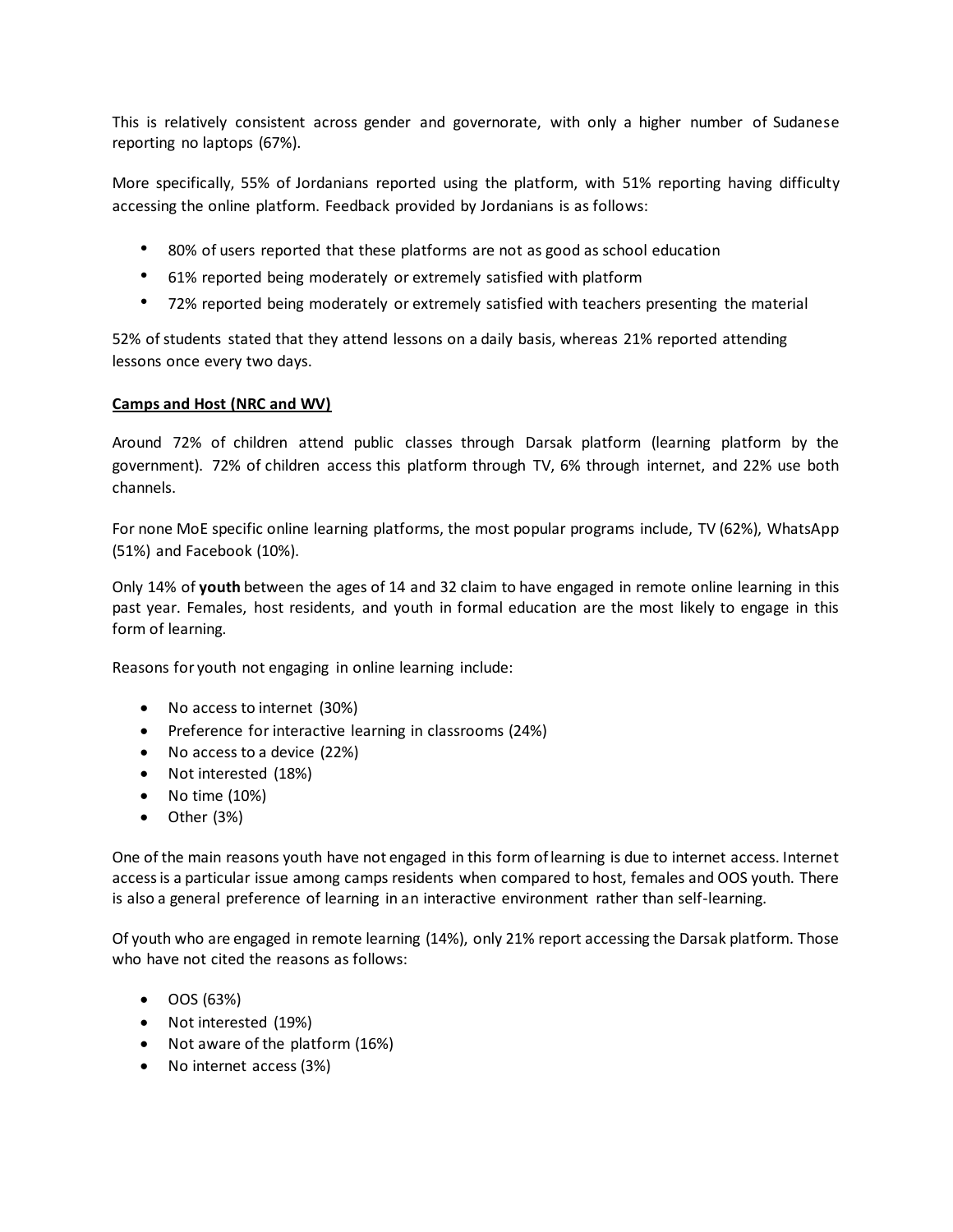## **Support to Students, Caregivers, and Teachers**

#### **Camp Specific (NRC and RI)**

Only a small number of students (15%) have access to other educational support platforms, such platforms include a WhatsApp group used for follow-up by their respective formal school.

1 out of 4 children surveyed require support on all 4 subjects. This is especially higher in students aged 13 to 17 years where 41% require support on all 4 subjects, compared to 23% of students aged 6 to 12 years. Subjects include Arabic, Math, Science and English.

English is the main subject that requires support as less than 50% of households are able to support their children. This is followed by 68% being able to support their children with Math, 70% for Science, and 73% for Arabic.

94% of parents are willing to be contacted on a regular basis by facilitators to provide learning support, with WhatsApp being the preferred method of sharing material (54% prefer voice-messages, and 41% prefer videos).

88% of households reported caregivers/students being interested in and able to and have time to participate and engage in distance remedial/drop-out education.

Parents feel the best duration for video E-learning sessions are:

- More than 20 minutes (52%)
- $\bullet$  15 20 minutes (33%)
- $-5 10$  minutes  $(12%)$
- Up to 5 minutes (4%)

Best format for texts includes:

- Pictures and examples (75%)
- Pictures only (13%)
- Texts only (8%)

Best method for feeling well-connected with teachers:

- Lessons pre-recorded (56%)
- Direct education through applications (43%)
- $\bullet$  Other  $(1%)$

#### **Host Specific (UN)**

41% of all respondents reported having witnessed negative impacts on their children's well-being due to the COVID-19 crisis and curfew, especially among Jordanian respondents and large households of 7 children and above.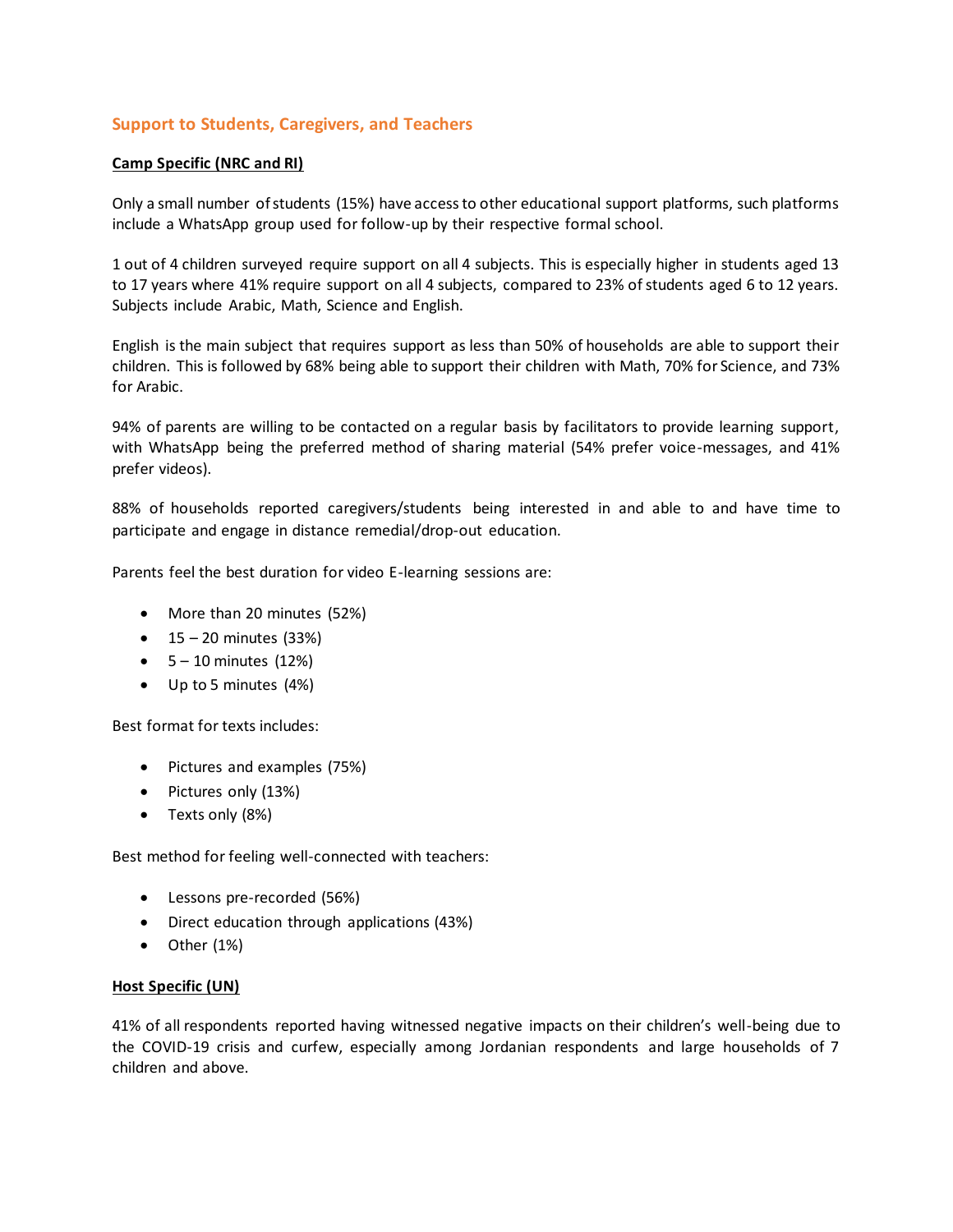Increased displays of anxiety, fighting among siblings, nightmares and difficulty in controlling children were the most commonly cited manifestations of stress among children. 21% of respondents reported that they had noticed an increase in conflict within the family and decreased patience in dealing with children. Both these trends were particularly prevalent among the Jordanian population and within large households.

26% of respondents reported having used emotional or physical violence against children, especially in large households and among the Jordanian population. This is low compared to previous survey results such as the DHS, but relates to incidence of violence that, in the families' perceptions, is attributable to the COVID-19 situation and resulting curfew.

- 26% reported having used emotional or physical violence against children
- 25% reported using emotional violence against children
- 9% reported using physical violence against children

# **Camp and Host (NRC)**

Among youth, there is a high expression of interest in remote e-learning from those who have not engaged in it this past year, especially among camps residents and older individuals. Where 73% reported interested interest in engaging, out of those who are not engaged.

When asked about preferred methods of learning, host residents seem have no preference, whereas camps residents would prefer learning via WhatsApp.

# **3. Areas Requiring follow up and overall recommendations**

- There is a need to further investigate the correlation between accessibility to distance learning and learning (i.e. comprehension etc).
- Need to examine what support systems are required for parents/caregivers and teachers.
- Continued advocacy for equity in access to learning opportunities, zero tolerance against violence, gender equality etc.
- PSS for parents, students and teachers.
- Planning for Safe Reopening of Schools, Higher Education and TVET institutions to start immediately with collaboration of MOE, UN, donors and NGO partners.
- Beyond digital gap, need to consider how to support parental engagement and safe learning environment for children in vulnerable households.
- Greater need to invest in improving online-learning environments and contents for HE and TVET, especially free and open sources to reach more vulnerable youth.

### **CARE Recommendations**

 Provide emergency cash assistance to vulnerable households that are not able to cover their basic needs such as rent, food, medicine, NFIs and access to the internet, particularly to households headed by women, the elderly or PwDs.